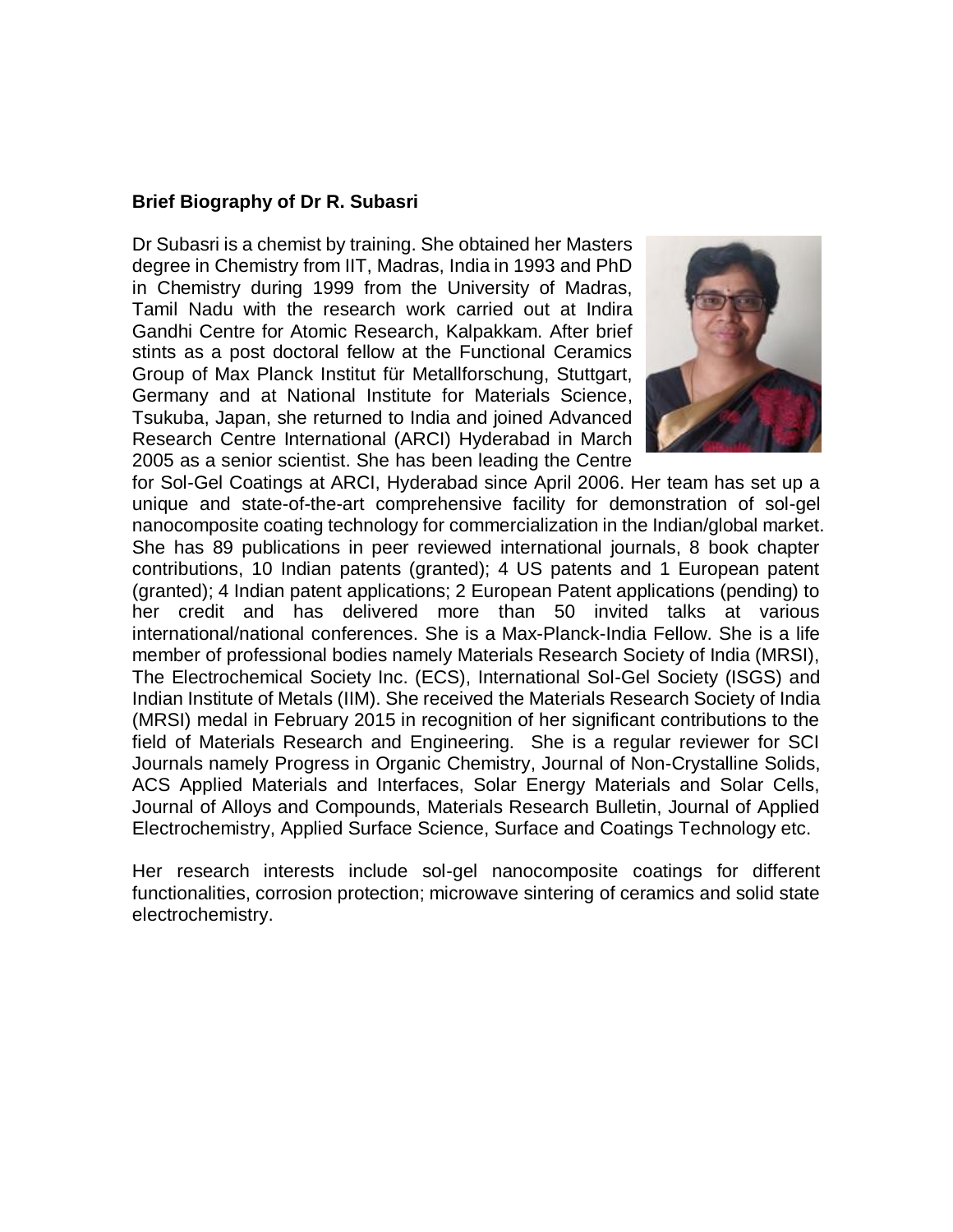# **Publications during last five years**

## **2020-2021**

- 1. K. Pradeep Prem Kumar and **R. Subasri**, Improving the corrosion resistance of Mg alloy AZ31 by a duplex anodized and sol-gel coating, Materials Performance and Characterization, accepted- Dec 2020, DOI: 10.1520/MPC20200148.
- 2. Khatija Tabassum, D,S. Reddy, Vivek R. Singh, **R. Subasri**, Prashant Garg, Sol-Gel Nano-composite Coatings for Preventing Biofilm Formation on Contact Lens Cases, Translational Vision Science and Technology, Vol 10 (1) Article 4, 2021, 1-12.
- 3. Swapnil H. Adsul, Uday D. Bagale, Shirish H. Sonawane and **R. Subasri,** "Release rate kinetics of corrosion inhibitor loaded halloysite nanotube-based anticorrosion coatings on magnesium alloy AZ91D" Journal of Magnesium and Alloys 9 (2021) 202- 215.

### **2019**

- 1. S. Anusankari, A. Balaji Ganesh, **R. Subasri**, N. Deepa, "Optical determination of carbon dioxide and oxygen by a fluorescent membrane to evaluate the freshness of<br>meat products", lnstrumentation Science & Technology, meat products", Instrumentation Science & Technology, https://doi.org/10.1080/10739149.2019.1622132
- 2. **R. Subasri**, K.R.C. Soma Raju, D.S. Reddy, A. Jyothirmayi, Vijaykumar S. Ijeri, Om Prakash, Stephen P. Gaydos, "Environmental friendly Zn-Al Layered Double Hydroxide (LDH) based Sol-Gel Corrosion Protection Coatings on AA 2024-T3", J. Coat Technol. Res. 16 (5) 2019 1447–1463.
- 3. **R. Subasri**, D. S. Reddy, K. R.C. Soma Raju, K. S. Rao, P. Kholov, N. Gaponenko, "Sol-Gel Derived Ba/SrTiO3-MgF<sup>2</sup> Solar Control Coating Stack on Glass for Architectural and Automobile Applications", Research on Chemical Intermediates 45 (2019) 4179-4191.
- 4. N. V. Gaponenko, P. A. Kholov, K. S. Sukalin, T. F. Raichenok, S. A. Tikhomirov, **R. Subasri**, K. R. C. Soma Raju, and A. V. Mudryi*,* Optical Properties of Multilayer BaTiO3/SiO<sup>2</sup> Film Structures formed by the Sol–Gel Method, Physics of the Solid State*,*  61, (2019) 397–401

# **2018**

- 1. S. Pradheebha, A. B. Ignatius, K. Srinivasa Rao, **R. Subasri**, Facile Fabrication of Durable Superhydrophobic Coatings on SS 304 for biomedical applications, International Journal of Nanobiotechnology (2018) 21-34.
- 2. Swapnil H. Adsul, T. Siva, S. Sathiyanarayanan, Shirish H. Sonawane, **R. Subasri**, "Aluminum pillared montmorillonite clay-based self-healing coatings for corrosion protection of magnesium alloy AZ91D" Surf. Coat. Technol. 352 (2018) 445-461.
- 3. S. Pradheebha, R. Unnikannan, Ravi. N. Bathe, G. Padmanabham, **R. Subasri**, "Effect of Plasma Pretreatment on Durability of Sol-Gel Superhydrophobic Coatings on Laser Modified Stainless Steel Substrates", J. Ad. Sci. Technol 32 (2018) 2394- 2404.
- 4. Swapnil H. Adsul, K. R. C. Soma Raju, B. V. Sarada, Shirish H. Sonawane, **R. Subasri**, "Evaluation of self- healing properties of inhibitor loaded nanoclay-based anticorrosive coatings on magnesium alloy AZ91D", J. of Magnesium alloys, 6 (2018) 299-308.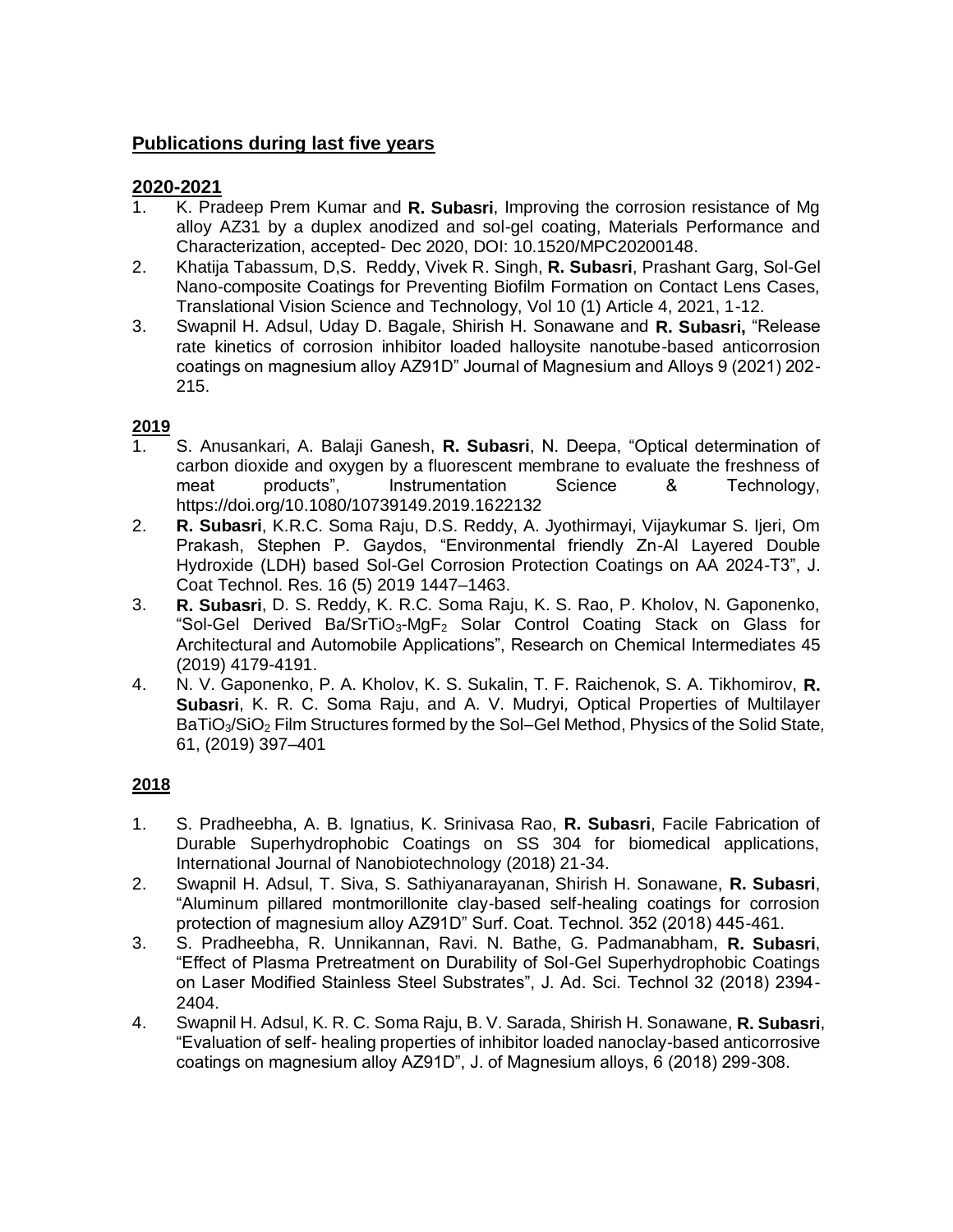5. S. Manasa, T. Siva, S. Sathiyanarayanan, K.V. Gobi, **R. Subasri**, Montmorillonite Nanoclay-based Self-Healing Coatings on AA 2024-T4, Journal of Coatings Technology and Research 15 (2018) 721-735.

## **2017**

- 1. S. Manasa, A. Jyothirmayi, T. Siva, S. Sathiyanarayanan, K.V. Gobi, **R. Subasri**, Effect of inhibitor loading into nanocontainer additives of self-healing corrosion protection coatings on aluminum alloy A356.0, Journal of Alloys and Compounds 726 (2017) 969-977.
- 2. Nikhil K. Barua, T. Ragini , **R. Subasri**, Sol-Gel derived Single-Layer Zeolite-based Coatings on Glass for Broadband Antireflection Properties, J Non Cryst Solids 469 (2017) 51-55.
- 3. S. Manasa, A. Jyothirmayi, T. Siva, B. V. Sarada, M. Ramakrishna, S. Sathiyanarayanan, K. V. Gobi, **R. Subasri**, "Nanoclay based self-healing corrosion protection coatings on aluminum, A356.0 and AZ91 substrates", Journal of Coatings Technology and Research 14 (2017) 1195-1208.
- 4. Swapnil H. Adsul, T. Siva, S. Sathiyanarayanan, Shirish H. Sonawane and **R. Subasri**, "Self-healing ability of nanoclay-based hybrid sol-gel coatings on magnesium alloy AZ91D" Surface and Coatings Technology 309 (2017) 609-620.
- 5. S. Anusankari, Abishya David, **R Subasri**, A. Balaji Ganesh "Dual sensing of pH and DO using Opto-Sol Fluorescence based sensor-A spectral Analysis", Proceedings of the 2016 International Conference on Advanced Communication Control and Computing Technologies (ICACCCT), pp 454-457, ISBN No.978-1-4673-9545-8.

#### **2016**

- 1. **R. Subasri**, K.R.C. Soma Raju, D.S. Reddy, N.Y. Hebalkar, G. Padmanabham, Solgel derived solar selective coatings on SS 321 substrates for solar thermal applications, Thin Solid Films 598 (2016) 46-53.
- 2. S. Manasa, **R. Subasri**, Effect of heat treatment on the optical properties of sol-gel derived, fully dielectric solar control coatings on glass, J. Coatings Technology and Research 13 (2016) 623-628.

#### **2015**

- 1. Alcina Johnson Sudagar, **R. Subasri**, Fabrication and Characterization of Silver/Nickel Sulphide Solar Absorber Coatings on Stainless Steel by Chemical Bath Deposition, Mater. Chem. Phys. 163 (2015) 478-484.
- 2. **R. Subasri**, H. Hima, Investigations on the use of nanoclay for generation of superhydrophobic coatings, Surface & Coatings Technology, 264 (2015) 121– 126.
- 3. Rekha Dom, A. Sadananda Chary, **R. Subasri**, Neha Y. Hebalkar and Pramod H. Borse, Solar hydrogen generation from spinel  $ZnFe<sub>2</sub>O<sub>4</sub>$  photocatalyst: effect of synthesis methods, Int. J. Energy Res. (2015) Published online in Wiley Online Library (wileyonlinelibrary.com). DOI: 10.1002/er.3340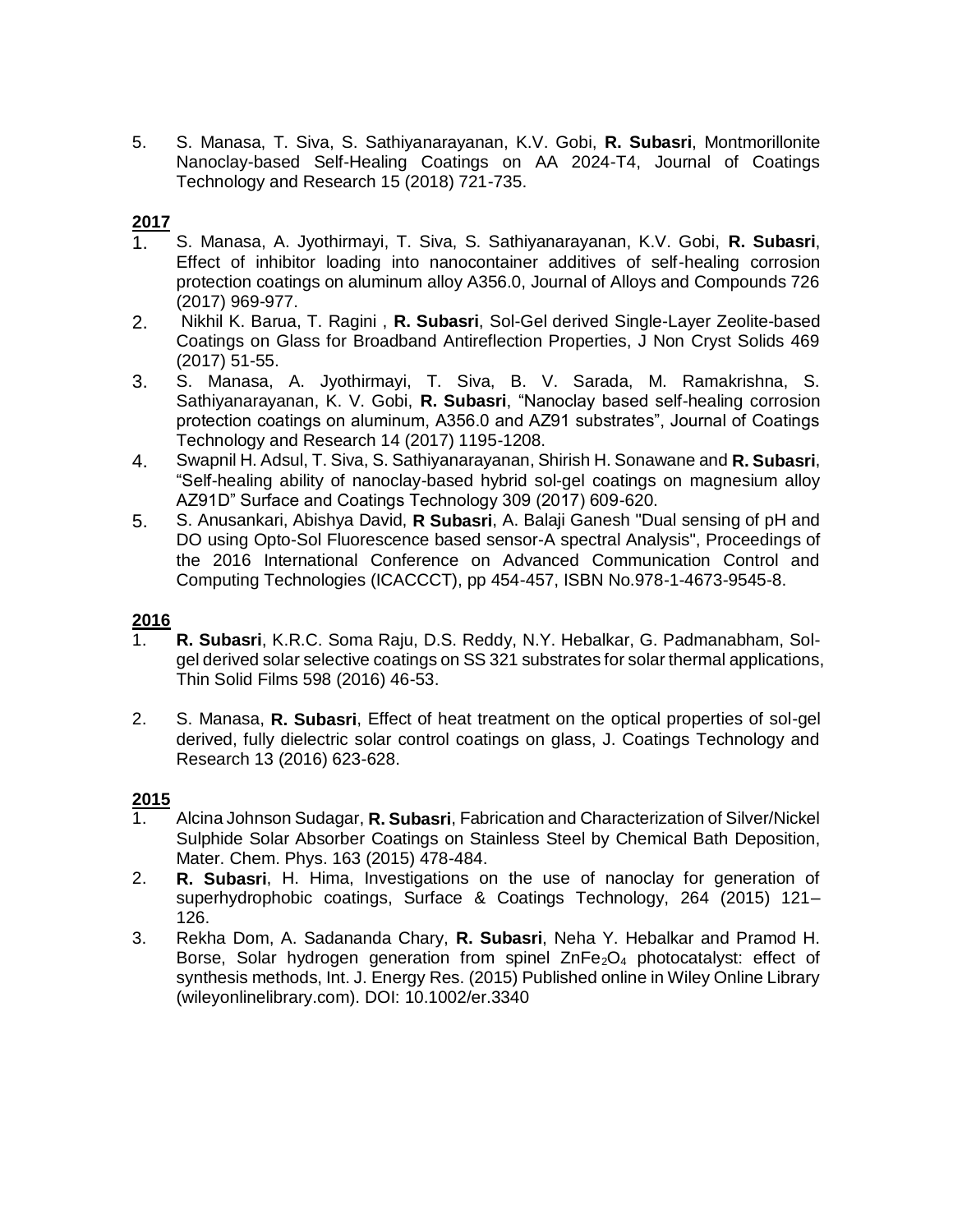### **Patent applications filed/granted**

- 1. Indian patent application titled "Biofilm inhibiting sol-gel composition for coating on substrates and process of preparing the same" R Subasri, Ramay Patra, K.R.C. Soma Raju, Susmita Chadhuri, Prashant Garg, B. Bhaskar, Debrupa Sarkar, filed as 202111001104 dtd 11-01-2021
- 2. Indian patent application titled "Antimicrobial aqueous based sol-gel composition for coating on substrate and process of preparing the same" by D.S. Reddy, K.R.C. Soma Raju, R. Subasri filed as 201911045386 on 07-11-19.
- 3. Indian patent application titled "Process for preparing durable solar control coatings on glass substrates" by R. Subasri. D.S. Reddy, K.R.C. Soma Raju, K.S. Rao filed as 201811024034 dtd 27-06-18.
- 4. Indian Patent application titled "An Improved Process For Preparing Durable Multifunctional Coatings On Metal/Alloy Substrates" invented by R. Subasri, S. Pradheebha, Ravi N. Bathe, G. Padmanabham, filed as 201711020529 dtd 12-06-17. (Response to FER filed in June 2019)
- 5. Indian Patent application titled "An Improved Coating Composition to Provide Flame Retardant Property to Fabrics and Process of Preparing The Same" R. Subasri and Abhishek Tyagi, filed as 201611040091 dtd 23-11-16 granted as 305214 on 01-01-19
- 6. Indian patent application titled "An improved coating composition to provide prolonged corrosion protection to anodizable metal surfaces and process of preparing the same" by R. Subasri and S. Manasa filed as 3082/DEL/2015 dtd 28-09-15. (Response to FER filed on 12-04-2020)
- 7. Indian patent application titled "An improved process to make coating compositions for transparent, UV blocking coatings on glass and a process of coating the same" by R. Subasri, Nabormi Mukhopadhyay and K. Murugan: filed as 1152/DEL/2014 dt 29- 04-14. Response to FER filed on 14-02-2020 and granted as 338641 on 18-06-2020
- 8. Indian patent application entitled "An improved process for obtaining a transparent, protective coating on bi-aspheric / planoconvex lenses made of optical grade plastics for use in indirect ophthalmoscopy", invented by Raghavan Subasri, Sowntharya Logapperumal, Karuppiah Murugan filed as 3072/DEL/2013 on 17/10/13. Response to FER filed on 06-10-19 and granted as 343375 on 05-08-2020.
- 9. Indian patent application entitled "An improved composition for antireflective coating with improved mechanical properties and a process of coating the same" invented by Raghavan Subasri and Pavithra Sivaprakasam, filed as 2330/DEL/ 2013 on 05/08/13. Response to FER filed on 02-01-2020 and granted as 342046 on 20-07-2020.
- 10. Indian patent application entitled "An improved composition for coating anodizing metal surfaces and a process of coating the same" invented by Raghavan Subasri, Nirmal Kumar, Kalidindi Rama Chandra Soma Raju, Venkateshwaran Uma, filed as 1310/DEL/2013 on 3/5/2013. Response to FER filed on 29-02-2020 and granted as 339945 on 30-06-2020
- 11. Indian patent application entitled "An Improved Composition for Solar Selective Coatings on Metallic Surfaces and a Process for Its Preparation and a Process for Coating using the Compositions", invented by Kalidindi Rama Chandra Soma Raju, Dendi Sreenivas Reddy, Raghavan Subasri, Gadhe Padmanabham filed as no. 3324/DEL/2011 on 22/11/2011. Response to FER filed on 19-03-2020 and granted as 340426 on 06-07-2020.